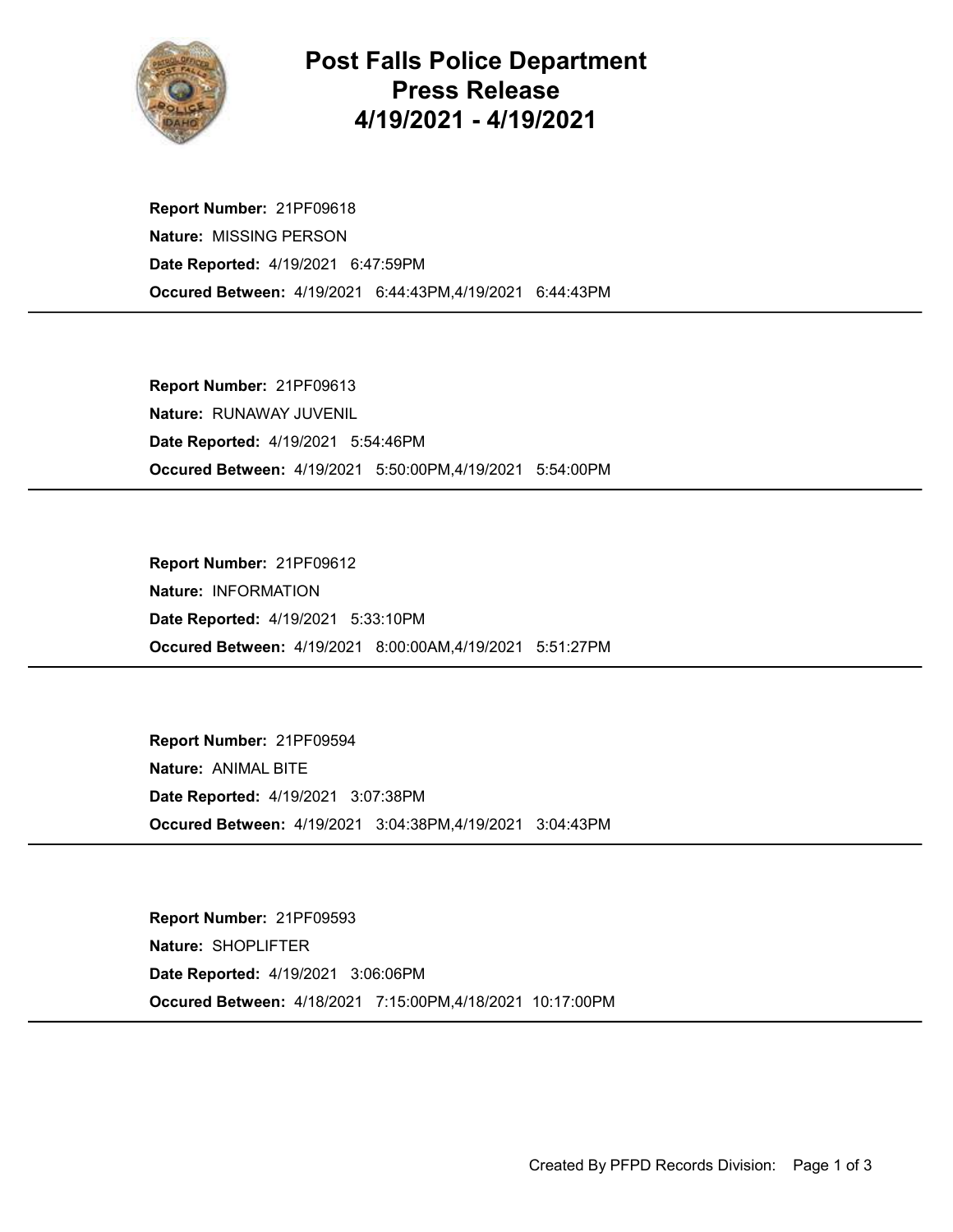Occured Between: 4/19/2021 3:00:25PM,4/19/2021 3:00:25PM Report Number: 21PF09592 Nature: CUSTODIAL INTER Date Reported: 4/19/2021 3:03:22PM

Occured Between: 4/19/2021 1:54:12PM,4/19/2021 1:54:15PM Report Number: 21PF09584 Nature: ROBBERY Date Reported: 4/19/2021 1:54:43PM

Occured Between: 4/16/2021 2:52:00PM,4/16/2021 2:53:00PM Report Number: 21PF09571 Nature: TRAFFIC OFFENSE Date Reported: 4/19/2021 12:41:35PM

Occured Between: 4/19/2021 11:07:28AM,4/19/2021 12:08:09PM Report Number: 21PF09559 Nature: MAL INJURY Date Reported: 4/19/2021 11:07:28AM

Occured Between: 4/19/2021 10:40:27AM,4/19/2021 10:40:27AM Report Number: 21PF09555 Nature: AGENCY ASSIST Date Reported: 4/19/2021 10:43:21AM

Occured Between: 4/19/2021 9:44:13AM,4/19/2021 9:44:13AM Report Number: 21PF09547 Nature: ANIMAL BITE Date Reported: 4/19/2021 9:47:37AM